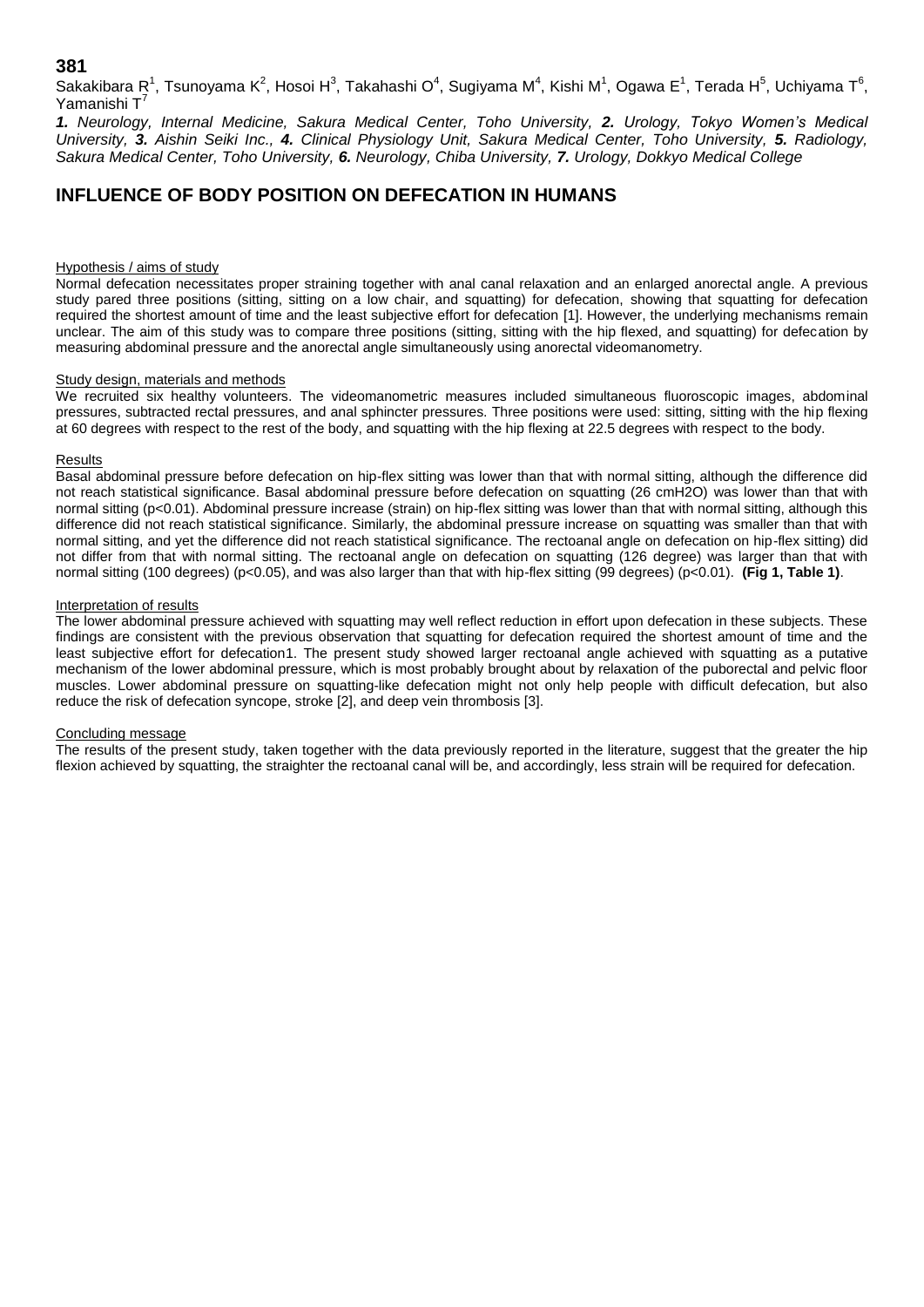

|                | position |        | sitting                     | sitting<br>with the hip flexing  | squatting<br>with the hip most flexir |                         |
|----------------|----------|--------|-----------------------------|----------------------------------|---------------------------------------|-------------------------|
| patient        |          |        | basal abdominal pressure    |                                  |                                       |                         |
| no.<br>age sex |          |        | (cmH <sub>2</sub> O)        |                                  |                                       |                         |
| $\mathbf{1}$   | 42       | F      | 25                          | 18                               | 18                                    |                         |
| 2              | 39       | F      | 42                          | 15                               | 13                                    |                         |
| 3              | 40       | F      | 66                          | 11                               | 24                                    |                         |
| 4              | 44       | F      | 67                          | 91                               | 29                                    |                         |
| 5              | 43       | F      | 46                          | 24                               | 41                                    |                         |
| 6              | 36       | M      | 73                          | 16                               | 32                                    |                         |
|                | average  |        | 53                          | 29                               | 26                                    |                         |
|                |          |        | p=0.056                     | $p=0.41$                         |                                       |                         |
|                |          |        |                             | $p=0.0056$                       |                                       |                         |
|                | patient  |        | abdominal pressure increase |                                  |                                       |                         |
| no.            | age sex  |        | $(\text{cmH}_2O)$           |                                  |                                       |                         |
| 1              | 42       | F      | 65                          | 39                               | 19                                    |                         |
| 2              | 39       | F      | 50                          | 55                               | 45                                    |                         |
| 3              | 40       | F      | 45                          | 29                               | 28                                    |                         |
| 4              | 44       | F      | 48                          | 49                               | 52                                    |                         |
| 5              | 43       | F      | 91                          | 90                               | 67                                    |                         |
| 6              | 36       | M      | 93                          | 58                               | 99                                    |                         |
|                | average  |        | 65                          | 53                               | 52                                    |                         |
|                |          |        | $p=0.065$                   | $p = 0.43$<br>$\frac{1}{p=0.21}$ |                                       |                         |
|                |          |        |                             |                                  |                                       |                         |
|                | patient  |        | anorectal angle             |                                  |                                       |                         |
| no.            | age sex  |        | (degree)                    |                                  |                                       |                         |
| $\mathbf{1}$   | 42       | F      | 109                         | $\overline{97}$                  | 122                                   |                         |
| 2              | 39       | F      | 73                          | 68                               | 127                                   |                         |
| 3              | 40       | F      | 117                         | 133                              | 141                                   |                         |
| 4              | 44       | F<br>F | 77                          | 80                               | 103                                   |                         |
| 5<br>6         | 43<br>36 |        | 98                          | 98                               | 121<br>142                            |                         |
|                |          | M      | 125<br>100                  | 120<br>99                        | 126                                   |                         |
|                | average  |        | $p = 0.45$                  | p=0.0061                         |                                       |                         |
|                |          |        |                             | $p=0.042$                        |                                       |                         |
| patient        |          |        | post-defecation residuals   |                                  |                                       |                         |
| no.            | age sex  |        | (m <sub>l</sub> )           |                                  |                                       |                         |
| $\mathbf{1}$   | 42       | F      | 30                          | 20                               | 10                                    |                         |
| 2              | 39       | F      | 40                          | 20                               | 65                                    |                         |
| 3              | 40       | F      | 40                          | 55                               | 15                                    |                         |
| 4              | 44       | F      | 0                           | 0                                | 0                                     |                         |
| 5              | 43       | F      | o                           | 0                                | 0                                     |                         |
| 6              | 36       | м      | 0                           | 0                                | 0                                     |                         |
|                | average  |        | 18                          | 16                               | 15                                    |                         |
|                |          |        | $p = 0.31$                  | $p=0.47$<br>J L<br>$p=0.42$      |                                       |                         |
|                |          |        |                             |                                  |                                       | <b>Table 1 Results.</b> |

**Figure 1 Three positions.**

#### References

1. Digestive Diseases and Sciences. 2003; 48: 1201–1205

- 2. Acta Neurol Scand 2002; 105: 124-127
- 3. Jpn Heart J. 1996; 37: 409-415